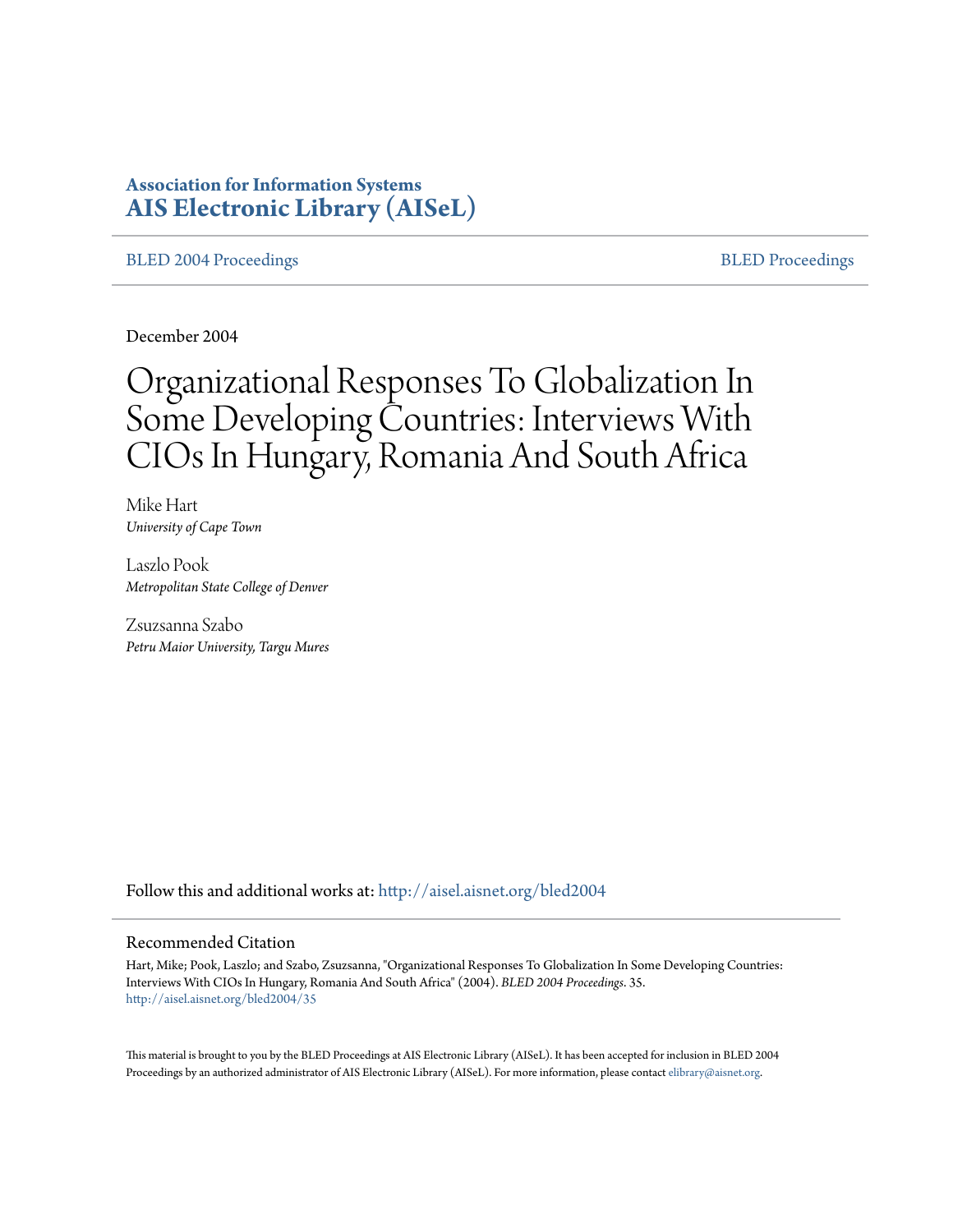## **17th Bled eCommerce Conference**

#### **eGlobal**

Bled, Slovenia, June 21 - 23, 2004

# **Organizational Responses To Globalization In Some Developing Countries: Interviews With CIOs In Hungary, Romania, And South Africa**

#### **Laszlo A. Pook**

Metropolitan State College of Denver, Denver, CO, U.S.A. pookl@att.net

#### **Mike Hart**

University of Cape Town, Cape Town, South Africa mikelhart@mweb.co.za

#### **Zsuzsanna Szabo**

Petru Maior University, Targu Mures, Romania zsszabo@fx.ro

## **Abstract**

*CIOs in Hungary, Romania, and South Africa (SA) are today overcoming disadvantages that their firms suffered during decades of closed national markets. This paper reports on a series of interviews conducted with CIOs in these developing countries focusing on national and organizational strategies used to prepare for international competition and globalization. They achieved competitiveness by investing in information technologies (IT) that deliver strategic information to their stakeholders. CIOs expressed their views on national economic and market policies as those policies affected their organizations, their markets, and the local economy. Many CIOs remain confident in the general benefits of globalization though some hope for government protection, they nurture local expertise and bestow upon it the best IT they can offer, use IT as a value added component and where their firms use imported technologies they improve on them. Hungarian and Romanian CIOs perceived their organizations were investing more significantly in Internet technologies than South African CIOs, however, that may be a sampling aberration or a cultural bias.*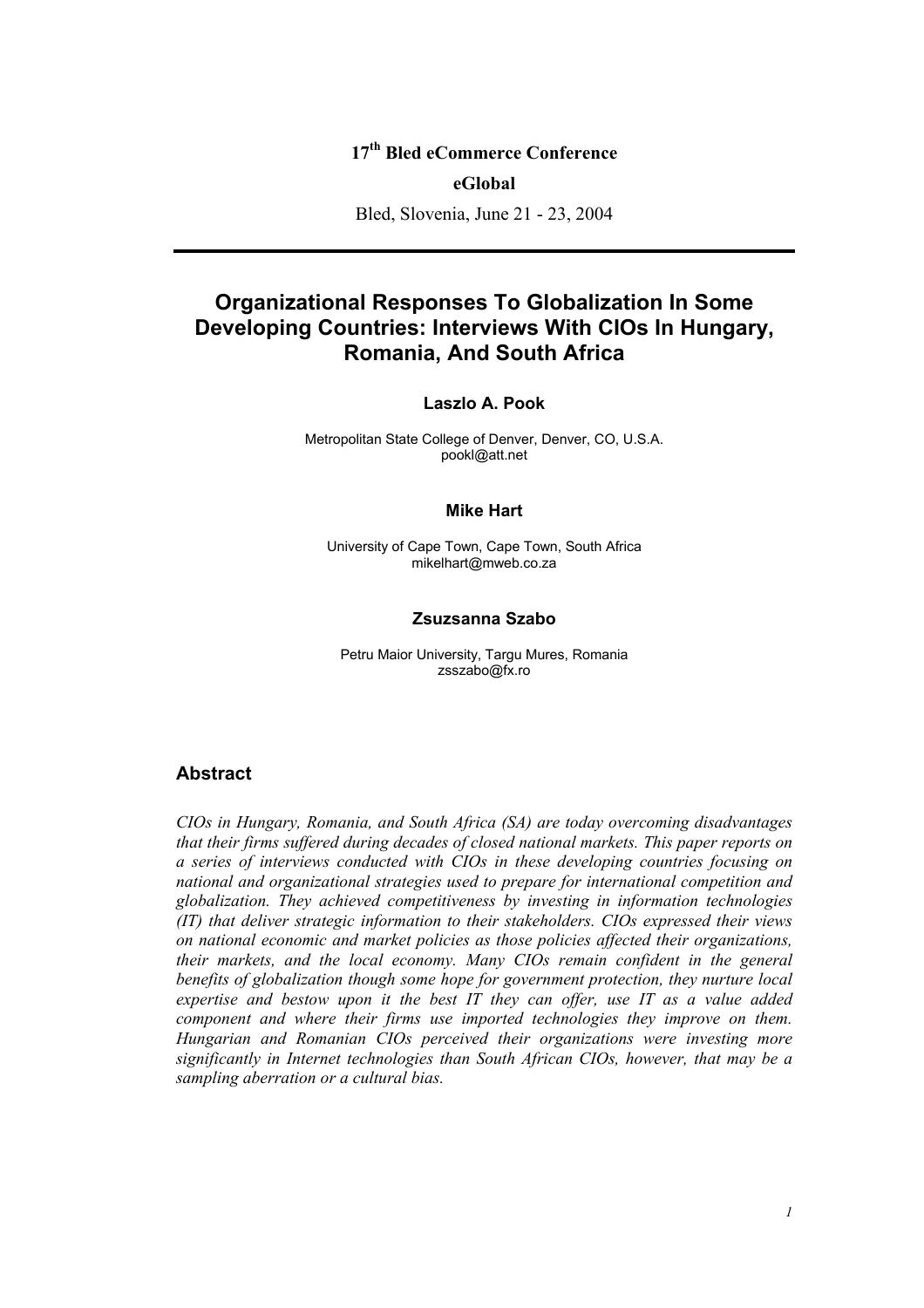## **1 Introduction**

Globalization is a powerful force shaping economies, redefining national cultures, influencing flows of capital and labor, and changing traditional ways of doing business. Globalization is driven by communications and information technology. Opening national markets to globalization is often national policy as is the building and financing of the infrastructures needed to support it. However, once national markets have been opened to international competition these markets "gain greater access to more capital, technology, cheaper imports and larger export markets" (African Development Bank, 2003, p. 160), as well as to strategic market information.

Globalization has been associated with negative developments as well, e.g. environmental degradation, exporting of jobs, minimizing self-determination, diminishing authority of the state, and further abandonment of the poor. Clearly, the ability to successfully compete in an open market depends on a firm's ability to muster human, financial, informational and material resources as well as have the basic support of its own national laws. In this paper the authors will examine organizational views of and responses to the forces of globalization as expressed by the CIOs of three developing countries: Hungary, Romania, and South Africa. The article will concentrate on these CIO's fears, visions, and actions to bolster their organization's information resources to face the threats and opportunities posed by globalization to their businesses.

## **2 Research Backgrounds**

## *2.1 Country Backgrounds*

All three countries have suffered under oppressive regimes for nearly five decades and received their freedoms within the past fifteen years. Hungary experienced slow, deliberate changes since about 1965 from a centrally planned economy toward liberalization of business processes through cautious economic reforms. Hungary is slated to join the European Union in 2004. Romania experienced a brutal communist dictatorship until 1989, when a violent revolution resulted in repeated attempts at the establishment of democratic institutions. More recently Romania has been aspiring to become a member of the EU as well. From the late 40's until 1994 South Africa has shown how effectively a distorted but legalized distribution of power can bring about a warped social system, when backed by strong-willed security forces. Since the banishment of apartheid South Africa too has embarked toward a democratic government and toward economic integration with the rest of the world.

While recent history allows us to draw parallels between the three countries many social, political and economic differences distinguish them. South Africa is a diverse multi-racial multi-cultural country with a sad background of slavery and minority subjugation. Romania is a patchwork of smaller countries acquired through agreements and international edicts. Nevertheless Romania's population is mostly white of Latin origins with a small minority of gypsies. Hungary today is the remnant of an empire populated by a mostly monolithic group of the Magyars alternatively deemed either of oriental descent or white. These social differences are observable in the contrasts of the cultures. Prior to 1994 democracy has been the privilege of the South African elite, Hungary tentatively embraced it at the turn of the last century, while Romania always struggled with it, hopefully finally getting it right by the late 90's.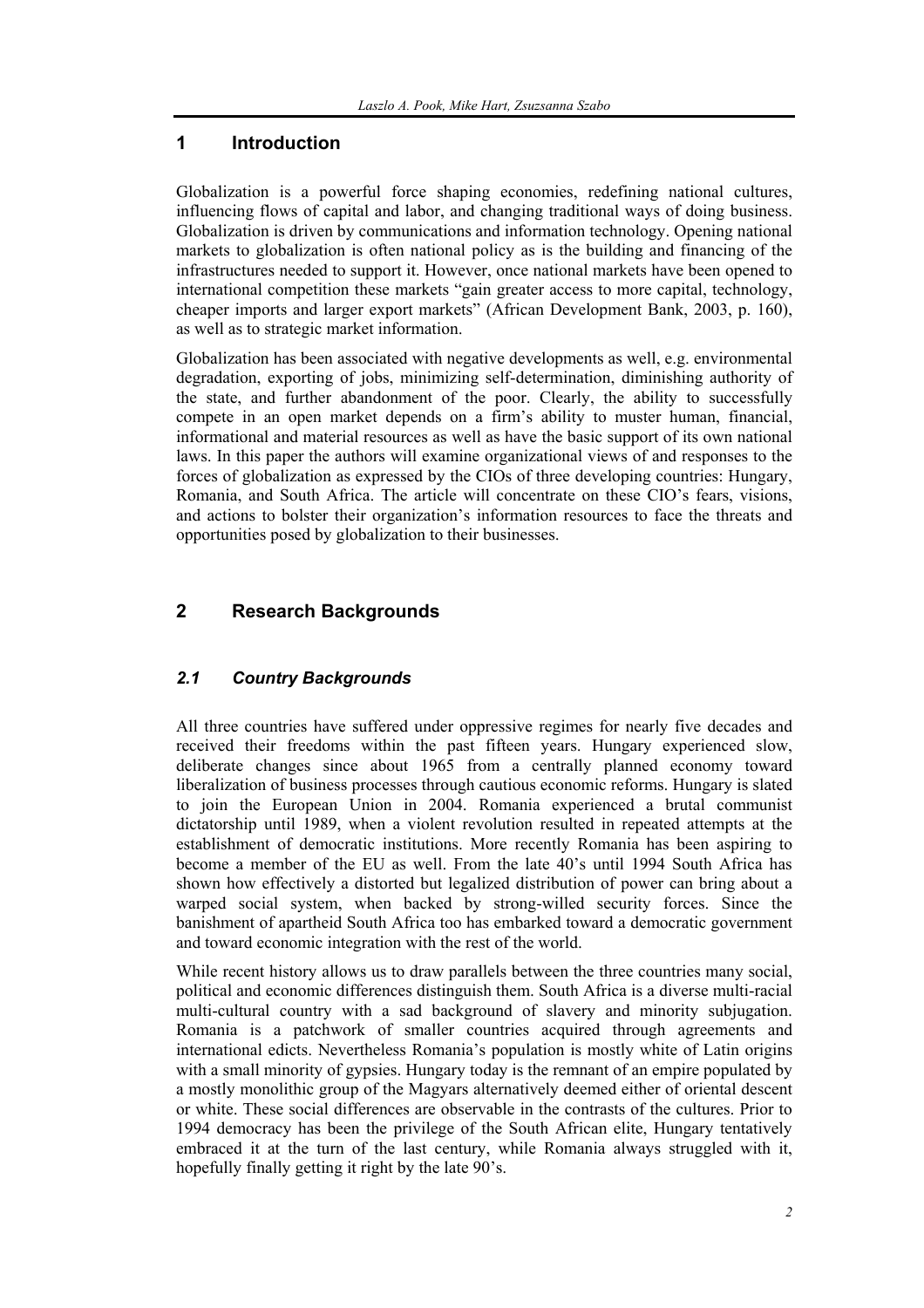Political and social history is reflected in these countries' economic performance. Figure 1 below depicts GDP per capita over nearly two decades for all three countries. This reinforces the observation that Hungary's economy was on the upswing even towards the end of communist rule in 1989 (often attributed to "goulash communism"), while South Africa was suffering the ravages of social upheavals well into the end of the  $20<sup>th</sup>$  century. Though, shortly after the fall of apartheid South Africa's markets began opening up. Romania, due to a lack of democratic history had difficulties embracing free market capitalism even after liberation in 1989. Not until about 2000 did Romania begin instituting open market policies as reflected in Figure 1 below.



*Figure 1: History Of GDP/Capita Of The Three Countries Data: World Bank, 2004; CIA World Fact Book, 2004* 

GDP/capita in the US over the same period grew from \$21,001 to \$36,123 at a steady 3.27% annual average rate.

#### *2.2 Data Collection*

The interviews targeted CIO's from seven industry groups; these are national and local government, telecommunications and computer services, manufacturing, education, retailing, shipping and transportation, and financial and insurance services. Table 1 below depicts the CIO interview structure for the countries. Some of the larger firms operate in overlapping industries and were considered as such. Sizes of firms ranged from 12 employees to several thousand. Smaller firms in the ICT industry have not separated the CIO and CEO functions and a single individual, usually the founder, was serving in both roles.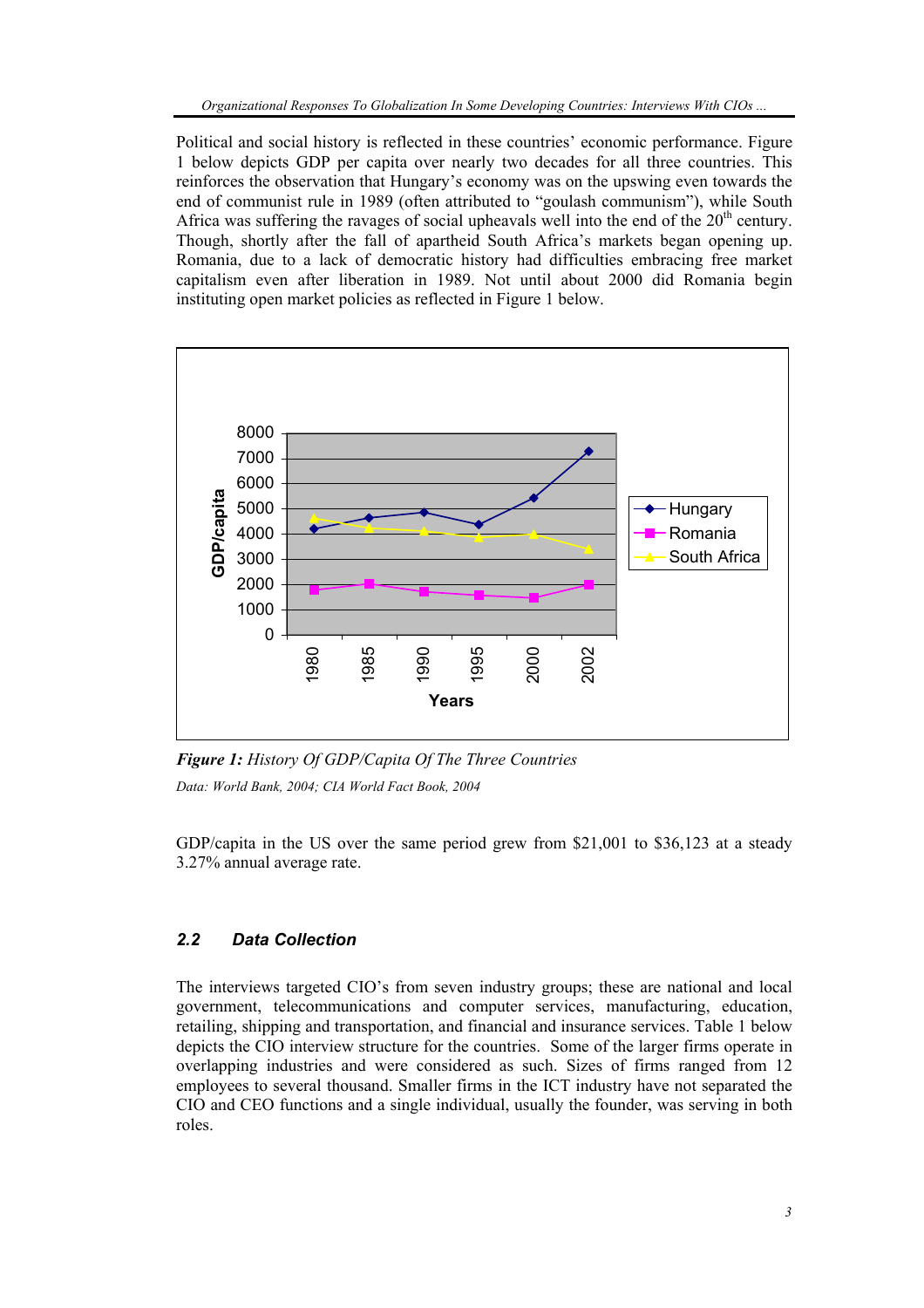Of the 32 questions the first five covered demographic data. The rest were both closed and open ended. Open ended questions addressed the effect of globalization and the opening of national markets to international competition and the preparedness of national industries to compete as well as expected benefits, if any, to consumers. The six closed ended short questions analyzed in this report were used to provide statistical support to the open-ended questions by addressing national as well as organizational preparedness with information and Internet infrastructures to effectively compete in an international market place.

|                                      |                | <b>South</b> |         |
|--------------------------------------|----------------|--------------|---------|
| <b>Industries</b>                    | <b>Hungary</b> | Africa       | Romania |
| National & local government          |                |              |         |
| Telecomm, computer services          |                |              |         |
| Manufacturing                        |                |              |         |
| Education                            |                |              |         |
| Retailing                            |                |              |         |
| Shipping/ Transportation             |                |              |         |
| Financial & insurance services       |                |              |         |
| <b>Number of CIOs interviewed by</b> |                |              |         |
| country                              |                |              |         |

*Table 1: Interview Structure Of CIOs By Country And Industry Group* 

*Data: World Bank, 2003, 2004; CIA World Fact Book, 2002, 2004* 

## **3 Results**

The following questions and responses address CIOs' position in the three countries on opening national markets to competition. For completeness we will also later include additional observations made by the interviewees to these closed ended questions.

## *3.1 CIOs Impressions On The Impact Of Open Markets On The Economy*

*Will opening of national markets to international competition be beneficial or detrimental to consumers?* 

Hungarian CIOs almost unanimously agreed that Hungarian consumers would benefit while Romanian and South African CIOs thought that, in general, consumers would benefit with the availability of better and cheaper products.

#### *Will opening of national markets to international competition be beneficial or detrimental to national industries?*

Hungarian CIOs believed that national industry would benefit though one CIO in the electronics industry disagreed. Romanian CIOs, with three exceptions, were rather positive on opening of national markets; the three exceptions were manufacturing, software, and education. Four of seven South African CIOs viewed opening of national markets to international competition as detrimental to their industries. South African industries taking a negative position were shipping, retailing, manufacturing, and government.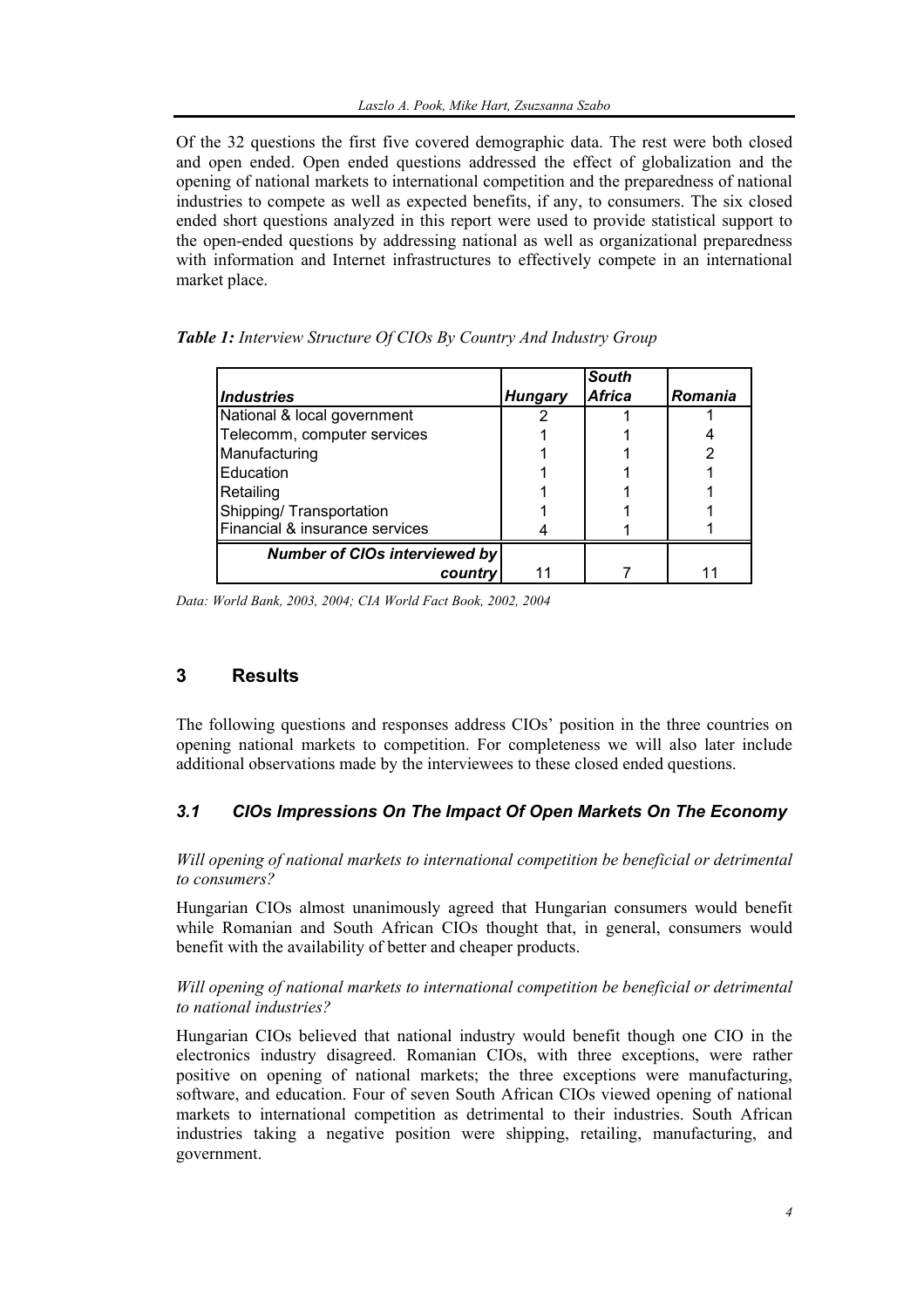## *Will opening of national markets to international competition be beneficial or detrimental to national culture?*

Seven of ten Hungarian CIOs judged the opening of national markets as being beneficial to national culture; those responding negatively were CIOs from national government, local government, and financial services. Of the Romanian CIOs six of ten believed that national culture would not be adversely affected by opening of national markets. Those disagreeing are CIOs from the software, communications and the light manufacturing industries. Four of seven South African CIOs believed that there would not be detrimental effects on national culture; those disagreeing are CIOs from education, telecommunications, and government. Those who consider opening markets to international competition a threat to national culture in SA fear that "national culture can be lost with outside pressure, however; international effects can also help national culture." The issue of the loss of "South African identity" is of particular concern to South Africans considering their long yet colorful history.

## *3.2 CIOs General Impressions Of The Impact Of Globalization*

Next CIOs were asked about their opinions regarding "opening national markets to international competition" and specifically on consumers, their own as well as national industry, and national culture. These were open-ended questions.

The Hungarian language is spoken by only ten million people and is unlike other Western European languages. In order to ensure full integration into the European Union and into the international economic system Hungarians need to learn Western European languages. For 43 years the only required foreign language in Hungarian schools was Russian, hardly an international language today. Some CIOs pointed out that opening national markets would assist education by encouraging foreign language learning which would contribute to Hungarian industries benefiting from international information flows.

Hungary's private industries are newly formed; most did not exist 15 years ago and are still relying on some level of protection from international competition. As one CIO expressed it "there will be many domestic firms who will not be able to confront the competition". Other fears expressed involved national culture, which is highly cherished by a nation whose history dates back some twelve centuries. Though these concerns are not broadly held one CIO suggested that "[as information becomes globalized] national culture would be adversely affected" while another observed that "national culture will be affected by mixing of cultures and may even result in exchanges and eliminations of some aspects of culture".

To some extent Romanian managerial practices follow a more structured and hierarchical approach left over by forty-three years of an autocratic government. As one CIO noted, "Romanian managerial thinking must be westernized" before domestic industries can begin to be competitive. This would be an urgent change since by 2007 Romania's economy will have to operate in international markets in the EU.

As in Hungary, Romanian private industry is young and without the track record of western businesses. As a result there is a perceptible concern on the part of CIOs that small firms, especially in the IT industry "may be bought up and will disappear". Others noted, "Romania must catch up with the west on technological grounds". Such eventuality is viewed as an issue of national pride. In reference to Romania's poor record on corruption (Transparency International, 2003a, 2003b) one CIO observed, "[Romanian] culture will suffer because morality will suffer since Romanian society [already] has poor morals." Decay of morality in Romania was attributed to the influx of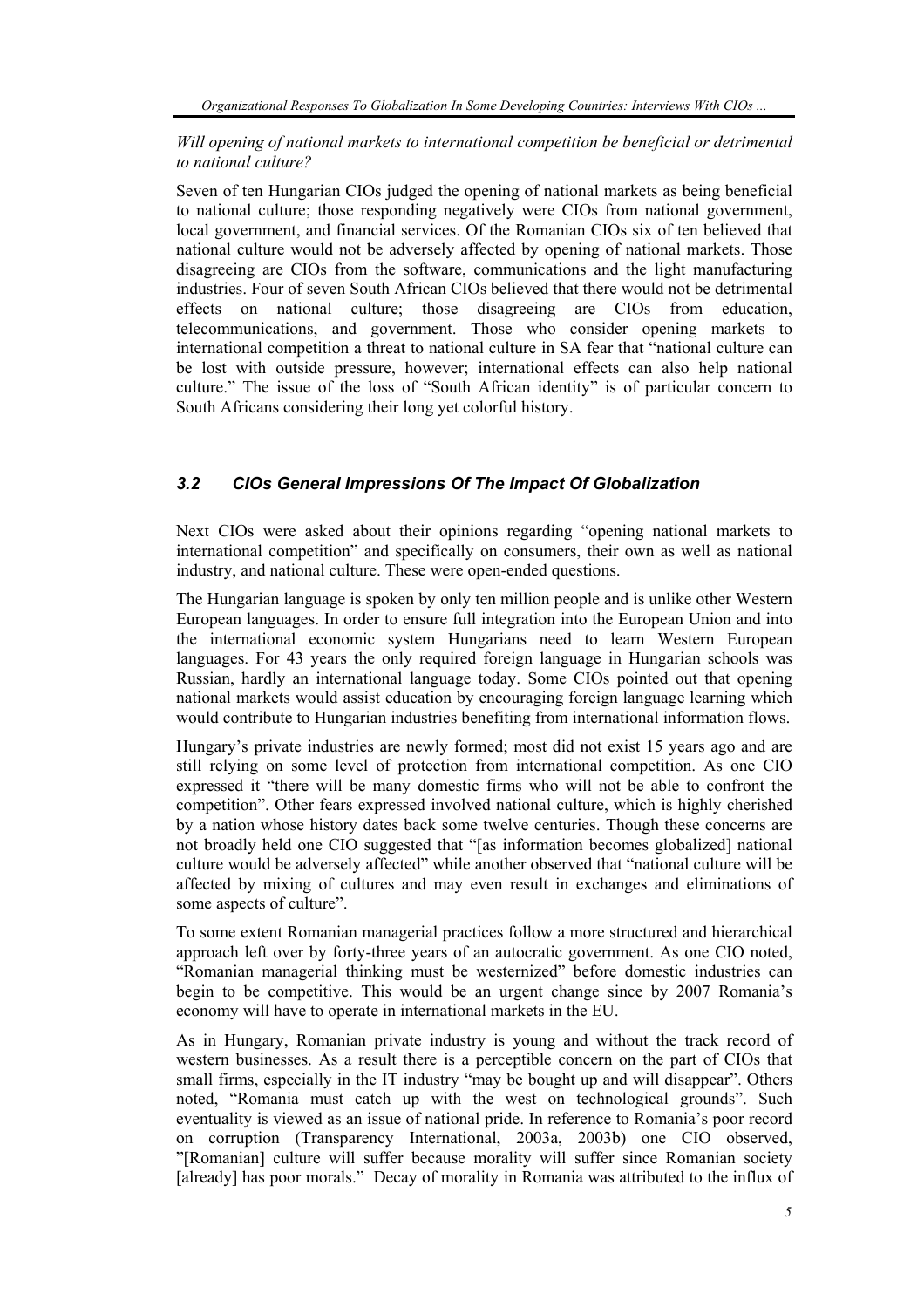Western culture, movies, books, and games, during a time when Romanians were attempting to find the meaning of honesty and morality in business. Those concerned about national culture observed that dependence on foreign countries for products, information and entertainment "would doom [their] society and culture".

Some Romanian CIOs considered electronic commerce as a viable alternative to inexperience and under-capitalization, "effective use of the Internet would be key to domestic success" remarked a CIO.

In a perfect world efficient markets guarantee the best products at lowest prices through competition. However, to ensure the competitiveness of domestic industries many governments will protect national industries until they can stand on their own against the financial power of international firms. Hungarian and Romanian interviewees were looking for such domestic protection. South African CIOs feel similarly, suggesting that "SA needs a bit more time to grow domestic industries and get them on a competitive footing, then will benefit from open national markets". Some South African CIOs felt that in order for open markets to benefit consumers, and industries "the efficiency of markets [must be] assured"; only then can "customers be assured of quality products". On the other hand these CIOs noted that "the competitiveness of foreign firms would initially be detrimental to national industries" because over time, and as a result of South Africa's isolation for a period of time, "larger firms built inefficiencies into the system" and are now less capable of competing in an open market. Such inefficiencies may be part of the past, however, as one CIO cited the example of South Africa's textile industry, which shrunk upon opening up to international competition but it "survived and is now coming back". Another interviewee observed that South African firms "need to improve industrial efficiencies to focus on what they can do best" and allow more efficient producers to capture what they know how to produce better.

On the topic of globalization one CIO pointed out, "Hungary was a non-willing candidate for the European Union. The process of accession was somewhat forced to begin with". As the principle of globalization took hold the country moved rapidly to open up its markets; in fact, as several CIOs remarked, "[today] Hungary is fundamentally an open economy", and "[further] opening markets will only increase opportunities" and "[provide] advantages" to firms which are prepared for competition. Opening up to globalization will favor technologically developed firms. To many CIOs "it is not at all certain that Hungarian products can hold their own in international competition". "The integrity and protection of national markets will be diminished and the weaker, unprotected firms will suffer, given the availability of information and technologies or not" remarked a CIO, while another pointed out that "the aggressiveness of large foreign firms is manifest in several markets already as they pressure and drive out local firms". Therefore, these decision makers were not willing to be totally on their own without government help; several CIOs acknowledged that, "[while] it will be the government's task to remove some of the limiting regulations" at the same time they expected the government to "invoke protection for certain branches of the economy in need of protection, such as certain nationally produced products". Otherwise they fear that history might repeat itself and the country "may become the subject of a modern form of colonization", that is economic colonization.

Hungarian CIOs expect globalization to take hold in measured steps. Though there were small private businesses, up to 5 employees, operating prior to 1989, most other businesses were government owned. After liberation most were privatized and remained large. Missing from the structure of Hungarian economy are the midsized firms seen by some CIOs as being "crucial at providing a calming influence in a wildly changing economy, e.g. reducing swings in employment, which an open market will result in". These CIOs suggest that, "further opening will be risky to weaker mid-sized firms in the economy" unless of course, partnerships could be made beneficial to Hungarian firms.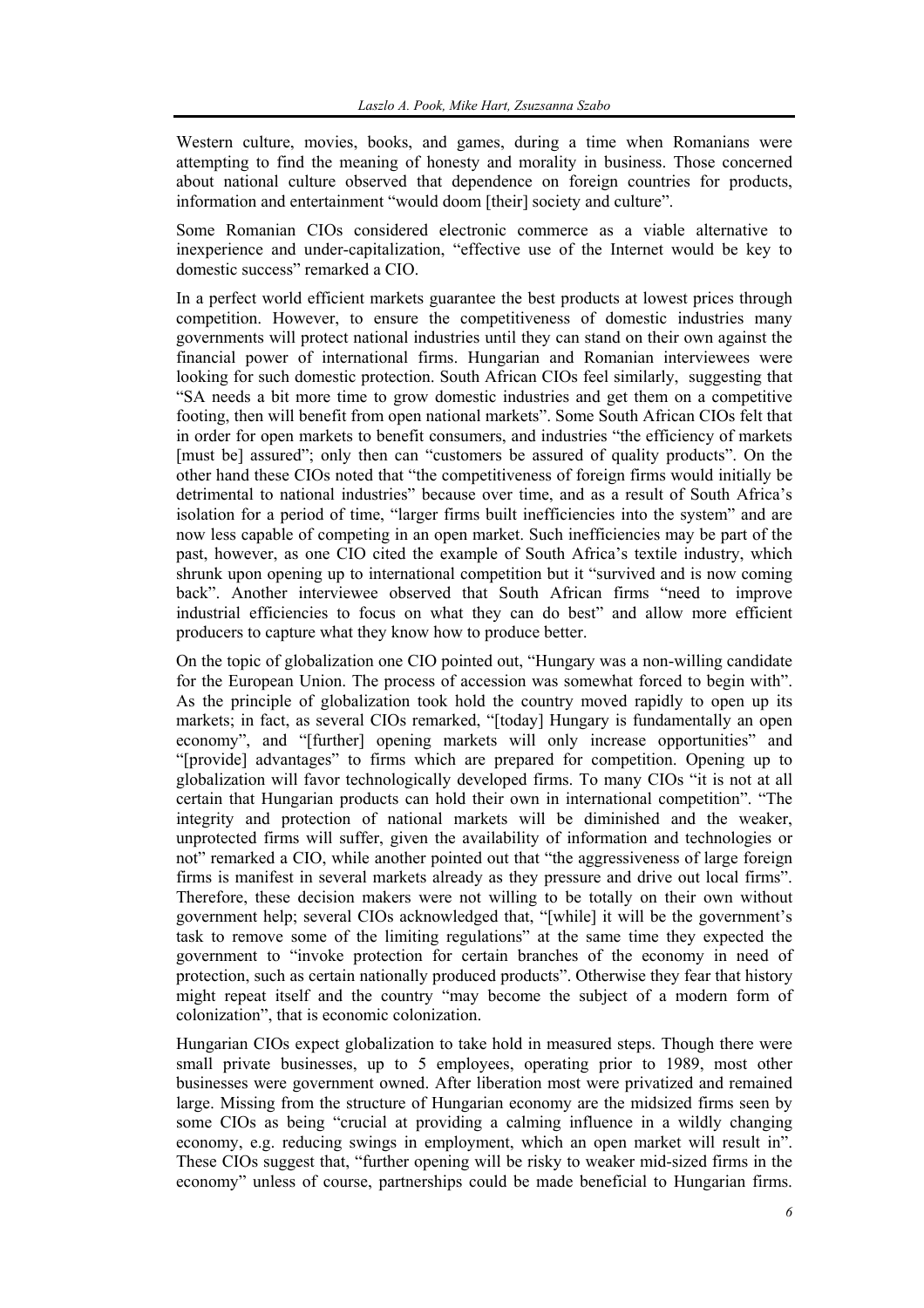"Unfortunately Hungary is short on capital and must rely on foreign sources and on willing multinationals" added one CIO. Standardization within the European ISO framework was seen as another area where Hungarian firms need a lot of help. As a CIO in the manufacturing industry observed, "requirements … include provisions for improved electronic communications, information systems, improvements in product quality: regulations, procedures, standardization, and implementation of production technologies", in other words with most aspects of modern manufacturing.

"Opening markets to global competition would be a step forward for Romania" was the general opinion of local CIOs. Most were confident that national markets could withstand international competition though some are concerned about the future prospects of smaller firms. One CIO remarked, "Many firms will be absorbed by global organizations," even destroyed, though, says another "globalization will be worth the pain". On the other hand, as one CIO put it,

"… Competition would filter out poor quality and practices. Quality of local products as well as imports would improve with international competition in Romania's markets. Acceptance of international standards would lead to improved domestic production and marketing practices. Already Asia and Africa are competitors of Romanian industries. Many western products and practices have already been imported: some good, some bad. Globalization would reduce many of the losses presently incurred due to poor transportation routes and time lost at international borders. Furthermore, corruption related to customs payouts will also be reduced".

Globalization involves not only world markets but the sharing of efficient resources as well. Therefore, commented one CIO "… [Globalization] will allow Romania to showcase its advantages to the world" at the same time "gain access to efficient foreign resources".

One serious roadblock to fair competition may be a market of mixed enterprises: private and government. Before Romanian economy can stand on its own "total privatization must be achieved since there are for instance, government owned banks in the market at present (e.g. ExIm Bank) competing side by side with smaller private financial institutions" remarked a CIO at a private bank. Also, "larger enterprises have foreign shareholders which may shield them against foreign competition". Furthermore, says one CIO, "foreign assets will also be protected from foreign competition" though assets of domestic enterprises are not.

Several Romanian CIOs observed that, "globalization will improve education" and through the use of "increased efficiencies [from] technology" and from education the nation may be able to save its threatened industries. "Broader education base will expand knowledge," said one CIO and "globalization will help with faculty and student exchanges thereby broadening the knowledge base and offering dual diplomas." The downside of globalization is that educated resources will gravitate to where the money is and the "loss of Romania's educated work force and their expertise to foreign competitors" may seriously slow and even hurt national development.

Relative to some of the giants in the global market Romania's economy is small, its experience with free market economics is brief, and its capitalization is dwarfed by the likes of most Western countries. CIOs acknowledged, "In order for Romania to grow economically [they] must expand economic and business contacts with other countries. They need to utilize Western economic power to Romania's advantage". Many Romanian CIOs suggested that "future partnerships will evolve through collaboration" and they are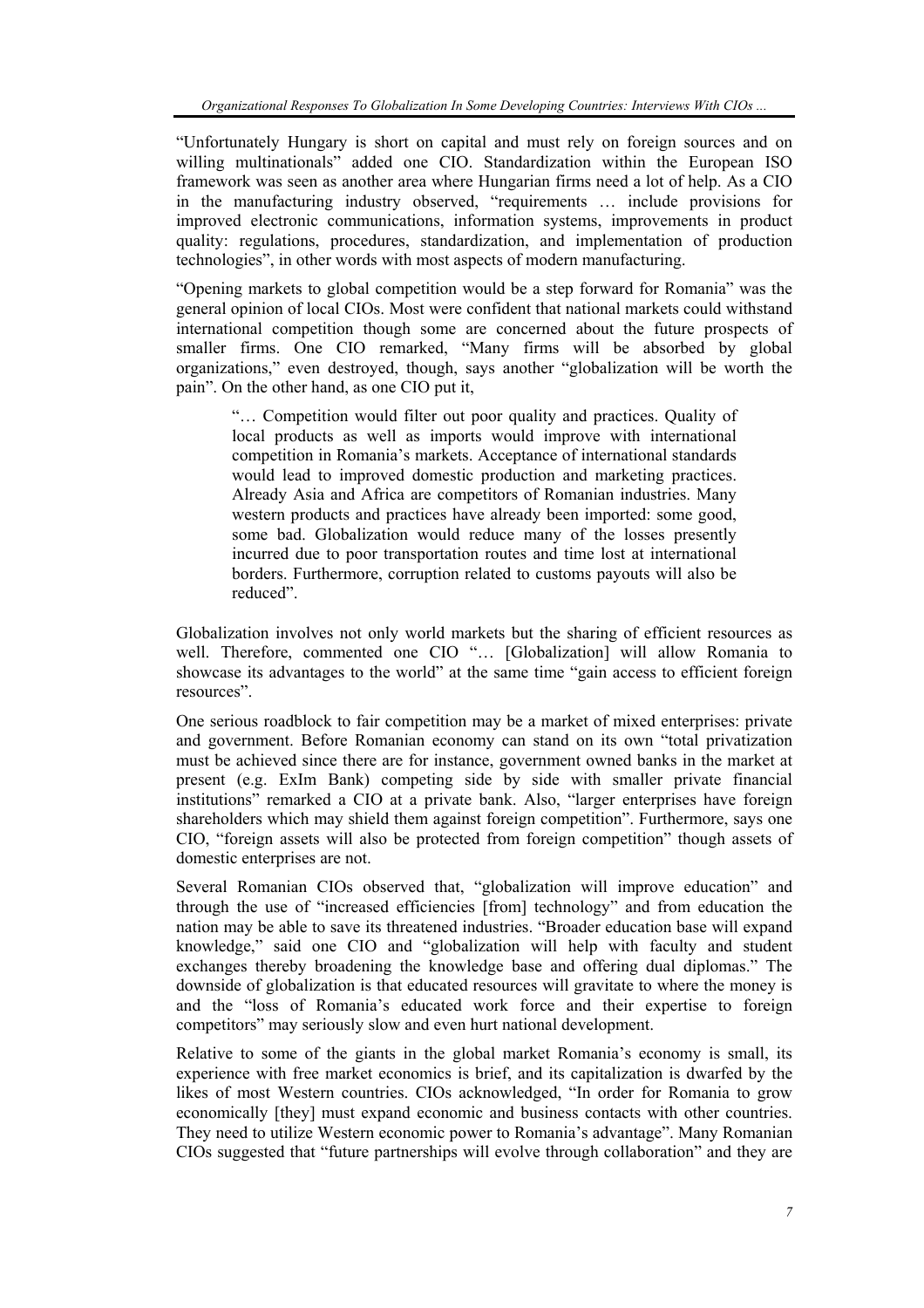planning to be willing partners; as one CIO observed the "power of the dollar (or the Euro) is enormous" they cannot even begin to compete without outside support.

Many Romanian CIOs are attempting to achieve strategic benefits by building and exploiting information systems in order to keep ahead of international markets. As one of them noted, he is trying to "keep [his firm's] competitive edge in the future through close control with the help of IS". According to another CIO "many … Romanian firms without proper IS are in trouble and will not be competitive and consequently will lose their markets." For over forty years Romanian businesses muddled under the command economy of the political system without the benefit of business information. However "over the past twelve years IT grew considerably in the region though retail sales of equipment have dropped recently with a slight up-tick over the past year" pointed out another CIO.

With the growing sophistication of consumers Romanian CIOs are anxious to capture their business by "opening … an information network for consumers" said the CIO of a local financial institution.

Romania is divided into three uniquely different regions one of which is Transylvania, a fertile yet mountainous region of mixed cultures often isolated from the rest of the country for long periods of time and frequently the political pawn of hostile neighbors. A small number of Romanian CIOs displayed an interesting smugness in Transylvania formulated by one of them as, "It is difficult to imagine large international firms in Transylvania. There is no room for the large projects such as those in Bucharest and its surroundings. Also, the large banks in Bucharest are at such a long distance from Transylvania and have limited influence on investments [here]. There are [only a] few major firms in the region. Therefore, there is little to be concerned about regarding international competition in Transylvania".

International sanctions were lifted on South Africa in 1994, relatively recently compared to Central and Eastern Europe's opening to the international competition beginning in 1989. Relative isolation of SA's economy resulted in "a short term level of threat from globalization but if … [businesses] can improve efficiencies, then the long term threat to their survival … can be managed," was the opinion of a telecommunications CIO. As a result "SA is open to competition in a government regulated market" observed another, allowing some industries to confront "threats … coming from new domestic entrants and from consolidations within the existing market usually driven by legislative changes" rather than by foreign competition said a CIO of a manufacturing firm. "In order to nurture national industries protective laws with sunset clauses are needed," added one CIO. Indirectly, government regulation keeps out foreign entrants in some of the industries by regulating size and numbers of outlets allowed, artificially creating diseconomies of scale, noted the same CIO.

A CIO at one of the country's universities observed that globalization would even have an effect on university education and research. He noted, "This institution will experience competition from North America, SE Asia, and Australia."

Continued protection of the economy may prolong "inefficiencies without development of the country's large resource base." As one CIO suggested, "foreign experience will benefit the domestic economy" by improving its competitiveness much faster than government protections can achieve. In general South African CIOs did not consider globalization as a detrimental movement in their industries.

Local governments by definition are serving a particular region and globalization as such does not prove to be a threat to them. They do, however, have some international arrangements such as business links with international entities, more specifically in the medical field. They also expect to have more business links with other parts of the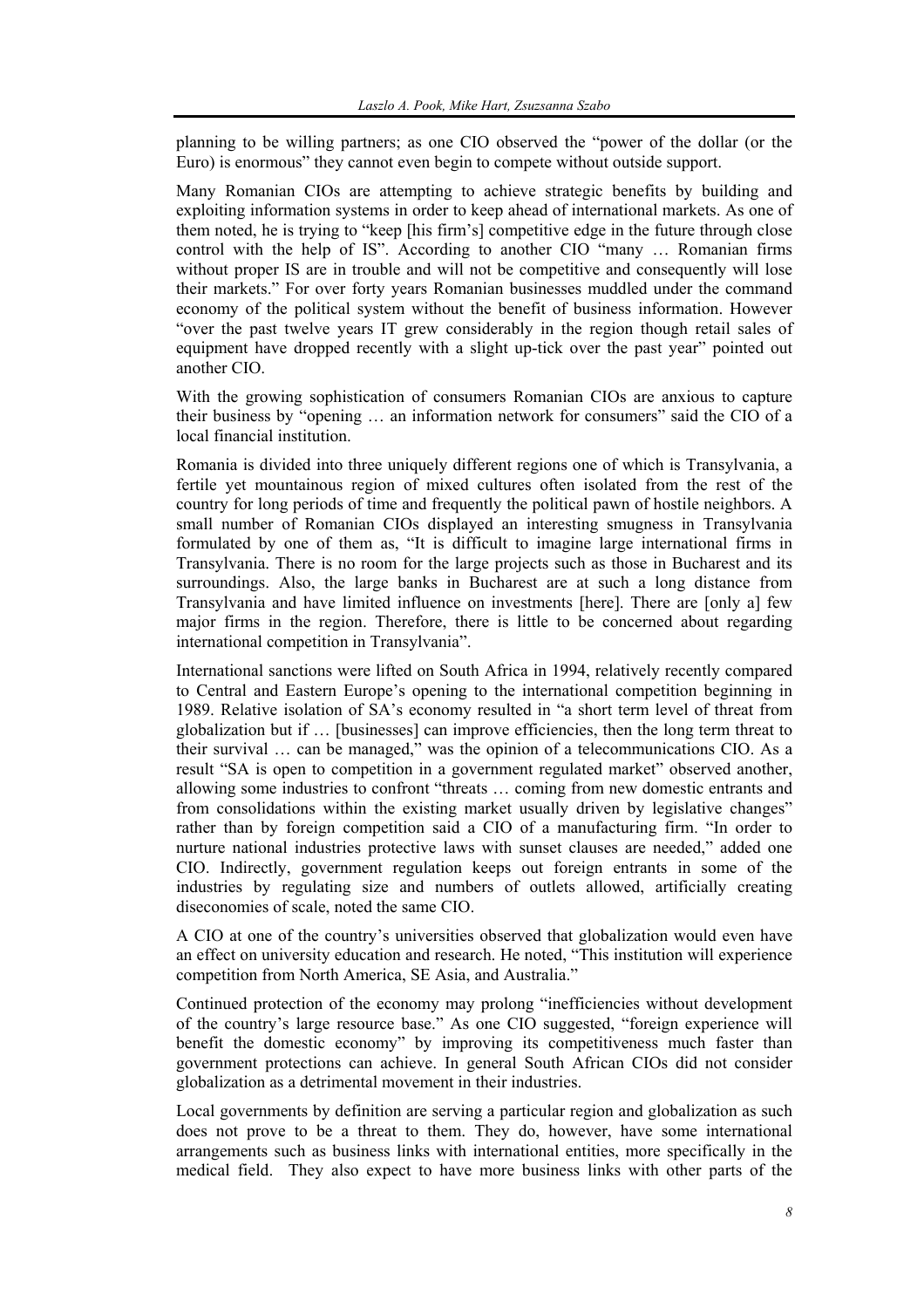African continent, maybe in an advisory role through NEPAD (The New Partnership for Africa's Development), and via their national government. They are planning to use globalization to their advantage by establishing and maintaining contacts and utilizing the information resources of other countries' governments.

In order to gear up for the up-coming competition many CIOs are at present acquiring access to market information from international sources for their executive officers.

South Africa's large retailers do "… not expect foreign retailers could pose a serious threat to them. In fact they feel they can keep overseas retailers out of their markets." Globalization will be used to their advantage and, one retailing CIO was so "confident in their retail model [that they plan] to export it during their expansion overseas and to expand it into some other product lines."

Of the three countries, today South Africa has the largest unemployment at 37%, while Hungary's unemployment is at 6.5% and Romania's 10.8% (World Bank, 2004). SA's CIOs acknowledged this large unemployment and the need to reduce it, however, they did not offer solutions to it under globalization.

|                                        |              |    |      | Std.             |                  |
|----------------------------------------|--------------|----|------|------------------|------------------|
|                                        |              | Ν  | Mean | Deviation Median |                  |
| Capital investment in IT at the        |              |    |      |                  |                  |
| organization                           | Hungary      | 10 | 2.50 | 0.707            |                  |
|                                        | Romania      | 10 | 2.50 | 0.707            |                  |
|                                        | South Africa | 7  | 2.00 | 0.816            | $\frac{3}{2}$    |
| Capital investment in Internet         |              |    |      |                  |                  |
| technology at the organization         | Hungary      | 10 | 2.30 | 0.949            | з                |
|                                        | Romania      | 10 | 2.50 | 0.527            | $\overline{2.5}$ |
|                                        | South Africa | 7  | 1.29 | 0.488            |                  |
| Capital investment in IT in the        |              |    |      |                  |                  |
| country                                | Hungary      | 10 | 1.20 | 0.422            | 1                |
|                                        | Romania      | 10 | 1.20 | 0.422            | 1                |
|                                        | South Africa | 7  | 1.57 | 0.787            | 1                |
| Capital investment in Internet         |              |    |      |                  |                  |
| technology in the country              | Hungary      | 10 | 1.20 | 0.422            | 1                |
|                                        | Romania      | 10 | 1.20 | 0.632            | 1                |
|                                        | South Africa | 7  | 1.29 | 0.488            | 1                |
| Capital investment in IT as % of total |              |    |      |                  |                  |
| budget at the organization             | Hungary      | 10 | 3.40 | 1.578            | 3.5              |
|                                        | Romania      | 10 | 2.50 | 1.509            | $\frac{2}{3}$    |
|                                        | South Africa | 7  | 3.00 | 1.528            |                  |
| Annual operating budget of IT as %     |              |    |      |                  |                  |
| of total operating budget of           |              |    |      |                  |                  |
| organization                           | Hungary      | 10 | 1.60 | 0.843            | 1                |
|                                        | Romania      | 10 | 1.90 | 1.370            | $\overline{2}$   |
|                                        | South Africa | 7  | 1.57 | 1.512            | $\overline{1}$   |

*Table 2: Organizational And National Responses To Globalization* 

## *3.3 CIO And Country Responses To Globalization*

In Table 2 responses for the first two questions ranged from  $1 =$  less than the industry average in your country, to  $3 =$  greater than the industry average in your country; for the third and fourth questions possible responses ranged from  $1 =$  less than what it should be, to  $3$  = greater than what it needs to be. For question five breakpoints for the possible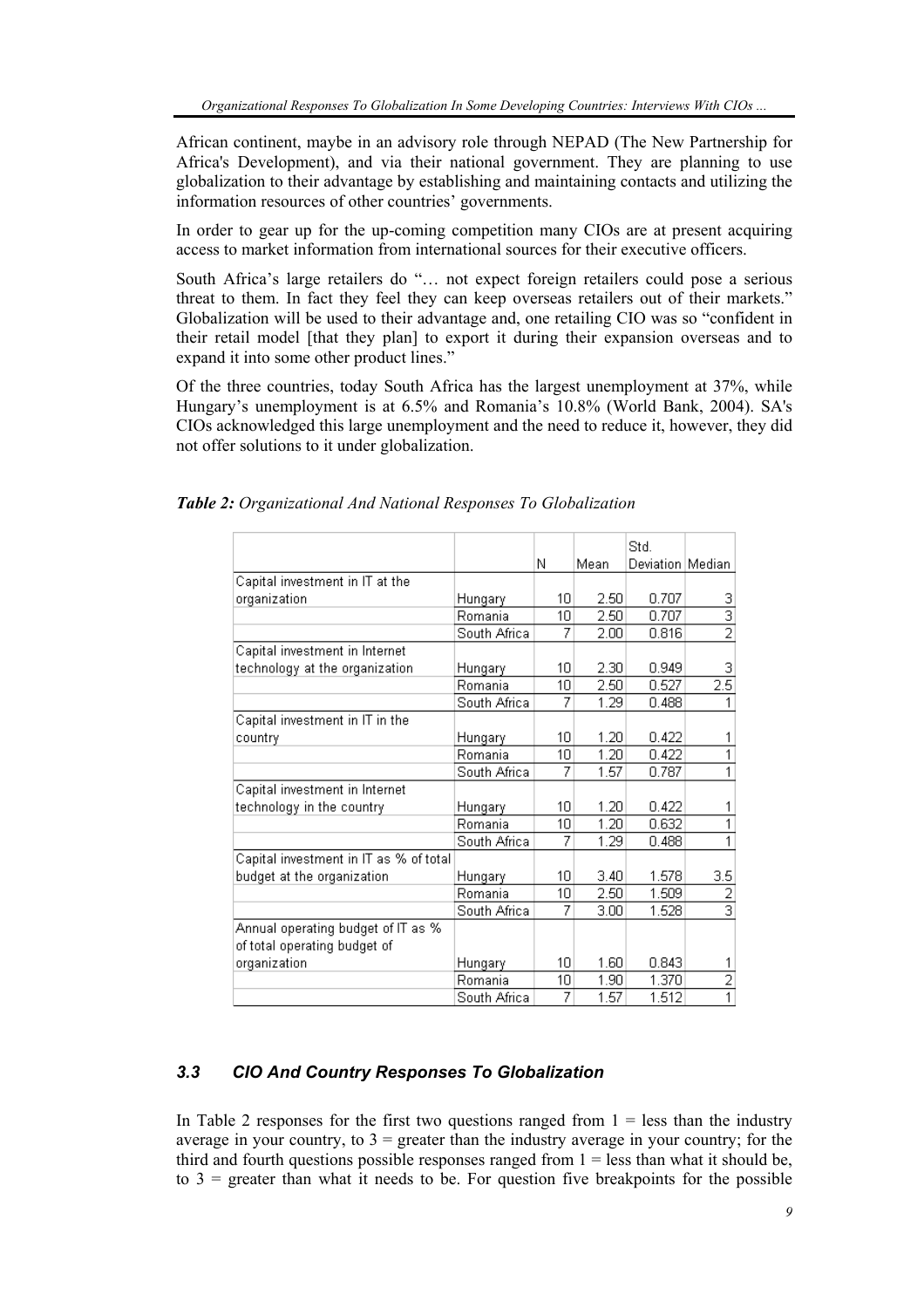answers were at 0, 1, 5, and 10 and over 20% of all annual capital investments, and for question six breakpoints for the possible answers were at 0, 10, 20, 30, and over 40% of all annual operating budgets.

## **4 Analysis Of Results**

l

Of the three countries examined here Hungary appears to have a jump on South Africa and Romania in its efforts to open the economy to global competition. With a few exceptions CIOs interviewed in these three countries concurred that globalization will be beneficial to their consumers and industries, though they also diverged in some of their responses.

*Results of globalization:* Hungary started to open its markets to international competition as early as 1990. As a result unemployment peaked at around 11% in 1995; Romania, on the other hand, waited with economic liberalization until much later and was experiencing a spike in its unemployment in 2000 at around 12% but dropping since then to about 10.8%. During the same period the effects of globalization in Hungary were demonstrated by an increase in exports of goods and services from 50.6% to 60.6% and in Romania from 22.6% to 33.5%. Imports of goods and services demonstrated growths on the same order in these countries. In South Africa since 1994 there has been a net loss of jobs and unemployment stood at 37% by 2003 (CIA, 2003). During the period from 1998 to 2002 exports of goods and services in South Africa barely increased from 25.7% to 28.2% while imports of goods and services increased by just 2 percentage points (World Bank, 2003). Clearly, relatively larger increases in trade are demonstrated by Romania and Hungary where opening economies to international trade has taken place at rates faster than that in South Africa. This is also reflected in changes in GDP/capita as shown in Table 1. As compared to her immediate neighbors South Africa is still relatively closed (ADB, 2003, p.117-120) in spite of her many international trade agreements. High unemployment rates in South Africa are not likely the result of globalization since the process of globalization is moving slower in South Africa than in the other two countries, rather it is more likely the artifact of historical oppression, lack of education and infrastructures available to the poor.

*Information*: is a necessary ingredient in production; as reported by the ADB (2003) "ICT has enormous implications for international trade" because it is the vehicle for international business. In order to hedge their bets these three countries are preparing for globalization by building their information infrastructures (Pook and Pence, 2004, Pook and Szabo, 2004) and CIOs are preparing their organizations for international competition by developing their firms' information systems, and utilizing modern information technologies. Performing non-parametric analysis with a Mann-Whitney test on the questions in Table 2 we found that for the question of "*Capital investment in Internet technology at the organization*" there were statistically significant differences between Hungary and South Africa ( $p<0.05$ ) and between Romania and South Africa ( $p<0.05$ ). In other words both Hungarian and Romanian CIOs perceived that in their organizations they invested heavier in Internet technologies as compared to the national averages whereas South African CIOs estimated their organizations' investments in Internet based technologies to be somewhat less than the national average.<sup>1</sup> This difference is somewhat

<sup>&</sup>lt;sup>1</sup> A word of caution must be interjected. In South Africa interviews were conducted in Cape Town. We may have chosen a sample in a geography that perceived they invested less than the average in their country, whereas the others thought they were above average – maybe it is the Cape Town vs. Johannesburg perceptions. This doesn't directly compare investment in the three countries, only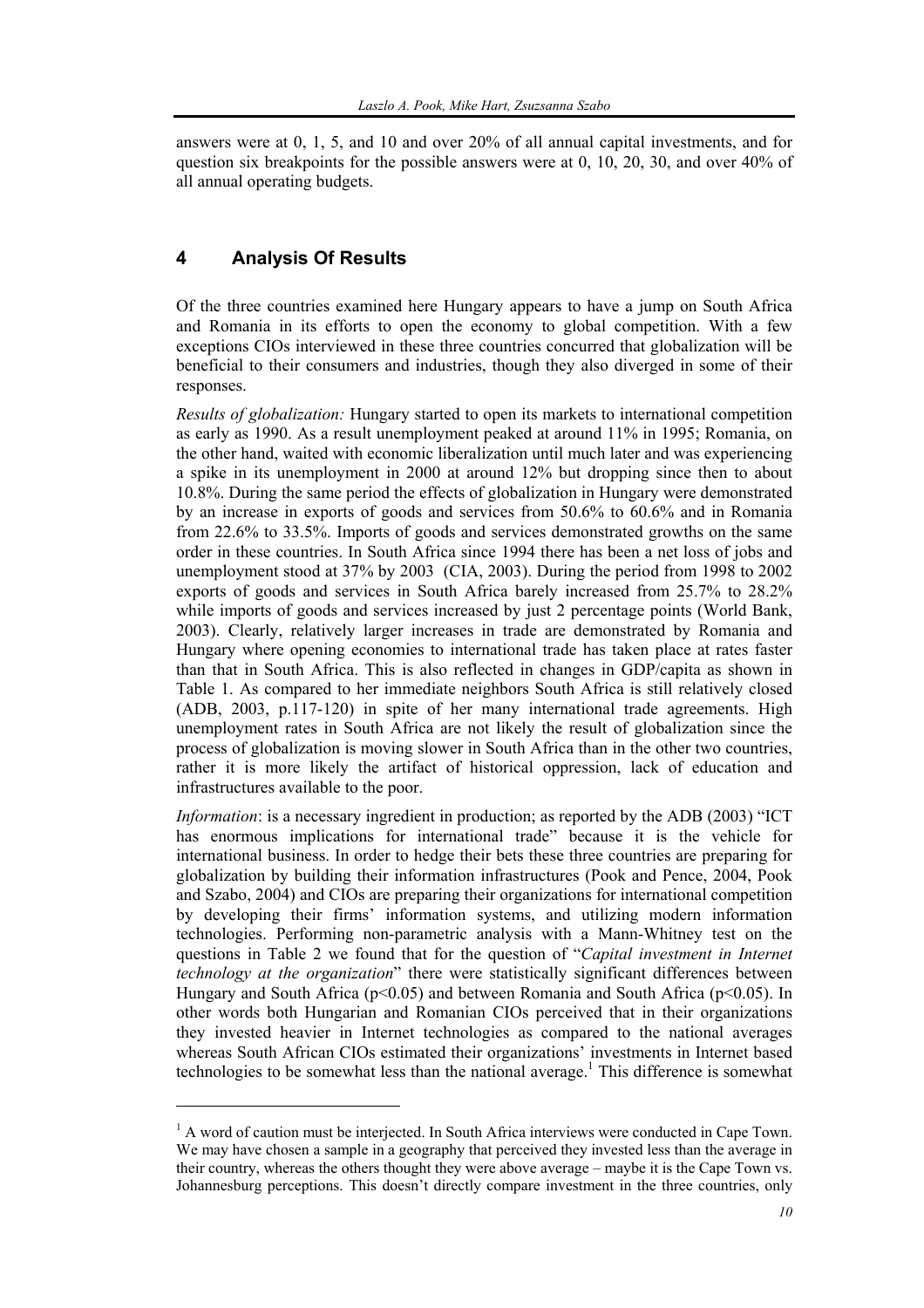supported by World Bank (2004) findings that 14.8% of Hungary's population, 7% of South Africa's and 4.6% of Romania's population were using the Internet in 2001. There were no other statistically significant differences on the other questions in Table 2, suggesting that investments in IT as well as in countrywide Internet technologies and infrastructures is about the same among these three countries. Furthermore, capital investment in IT as a percent of organizational investment as well as operating budgets of the IT function demonstrated no significant country differences either. The tests also showed that combining respondents from all countries there were no significant differences between answers from public and private organizations, but that ICT organizations had a significantly higher operating budget for ICT.

*Other responses to globalization:* CIOs recognized that inefficiencies must be shed by national industries in order to become competitive. Privatization in Romania and Hungary began with labor reductions of non-producing political employees, followed by the introduction of modern technologies that further shed employee numbers. As the workforce is retrained on new technologies or retired, unemployment rates have dropped. The globalized economy requires an educated labor force. Retraining in South Africa is confounded by her high illiteracy rate of 14.7% as opposed to 0.7% and 1.9% in Hungary and Romania respectively. Nevertheless, of the three countries examined here South Africa IT training programs are ranked at  $47<sup>th</sup>$  out of 82 countries, while Hungary's is ranked at  $23^{rd}$  and Romania's is  $82^{nd}$ , where Finland is  $1^{st}$  and the U.S.A. is  $3^{rd}$  (Dutta, et. al 2003). Using the measure of "connectedness" defined as % of Internet users in the population (ADB, 2003, p. 212) 15% of Hungary's population, 7.14% of South Africa's population and 4.4% of Romania's population are Internet users, where these figures are 42.3% and 50.7% respectively for Finland and the U.S. Relatively speaking Hungary, Romania and South Africa have a long way to go to catch up with the early starters (figures based on WB Development Indicators, 2004).

*National culture*: Hungary's experience of losing 69 of her 72 national cultural cooperatives over the past 15 years underscores the plight of national cultures in all three nations. The majority of CIOs in all three countries were concerned about the loss of national culture to foreign influences.

*Public policy*: must support domestic businesses in a globalized environment with trade friendly tax structure, export promotion, reduction of bureaucracy, and a functioning national information infrastructure (Forbes and Wield, 2002, p. 23). The "domestic political environment needs to support businesses in order for the economy and society to benefit," observed the CIO of a South African shipping firm. While some Romanian and Hungarian CIOs were looking for government protection while they solidify their competitive position they too were pointing out their need for broader national information infrastructures in order to improve their competitive position. Bell and Pavitt (1993, p. 192) observed that protection of infant export oriented industries compels them to become competitive and forces them to learn in international markets.

*Education and language:* University CIOs viewed the prospect of globalization as a challenge to expand and improve language education, an opportunity for external funding, a chance to expand faculty and student exchanges, and motivation to update and improve curriculum. In South Africa the need was expressed to respond by strengthening their research record (the university already has three Nobel Prize winners) and promote high quality. To finance improvement projects they are looking for financing from

l

perceptions, and maybe World Bank figures above say more. The Cape Town CIO's may be below the SA "average" of 7% and the Romanians above their average of 4.6% but this is perhaps also investment for business purposes vs. for home availability. Hungary seems to indicate an above average use in a country with the highest "average". This is a difficult comparison to make indeed.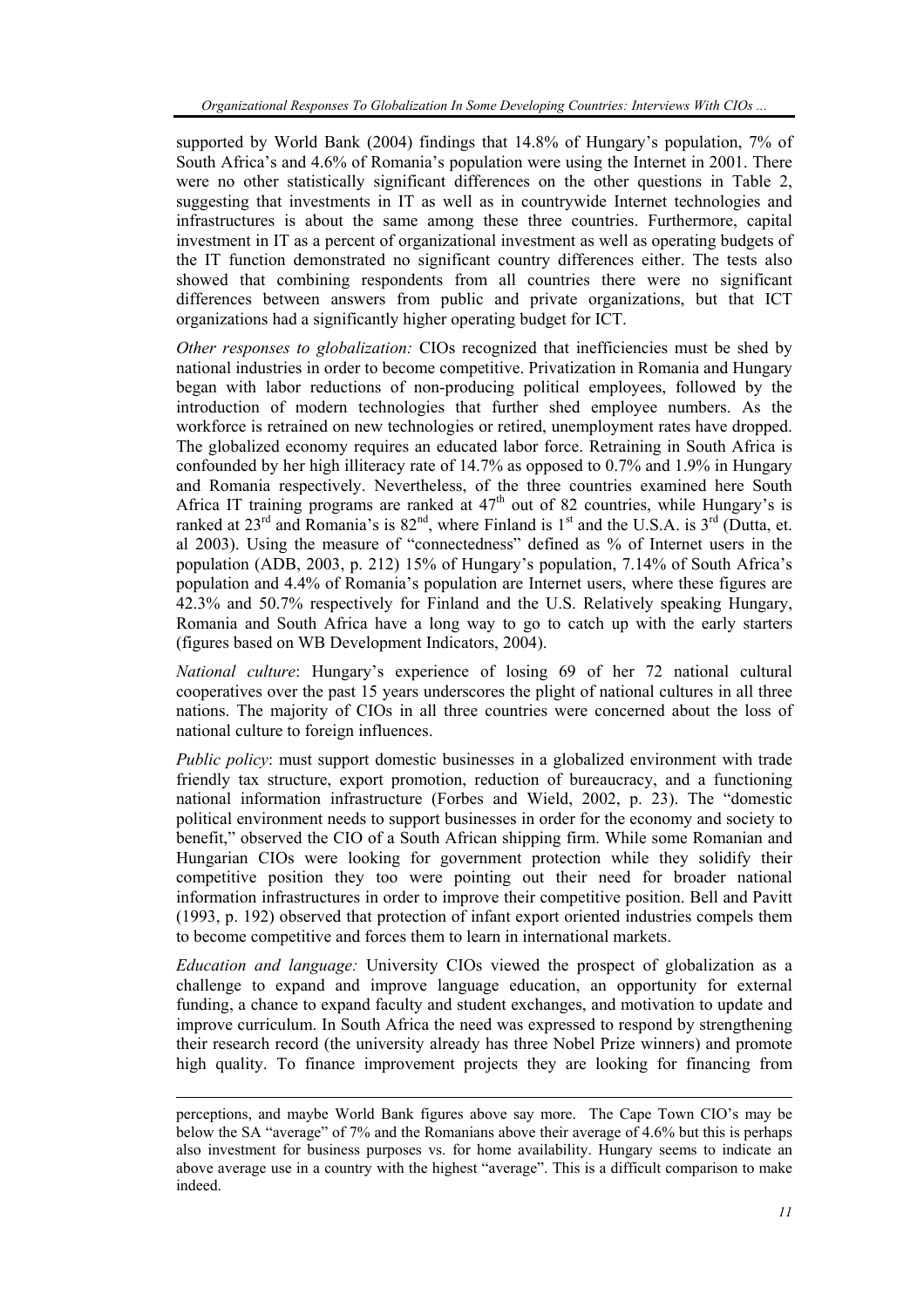philanthropic groups such as the Mellon foundation, which will support IT expansion, though, in SA a serious limiting factor is the cost of bandwidth. A Romanian university's CIO felt that appropriate response to globalization will improve education and that may be one way to make national industries competitive. It was felt that a broader education base spurred on by globalization would expand knowledge and, therefore, should be supported.

While one of South Africa's many languages is English, it is a learned language for Romanians and Hungarians. University CIOs in both Romania and Hungary were pointing out the need for learning this common language so that language cannot become an obstacle to globalization; after all communication is the basis for information interchange.

## **5 Conclusions**

There is a definite awareness by CIOs and CEOs of the implications of globalization on the organizations interviewed here. In general, these managers see the consumer as the central power behind their success or failure; they believe that globalization will benefit consumers and domestic industries. Opinions were split whether the spread of technology with globalization will harm or benefit national cultures.

In order to survive opening their markets and specifically the economic power of large foreign competition most CIOs and CEOs interviewed were hoping to gain the support of their own governments in order to nurture their young industries and were strengthening their firms' IS/IT projects to confront competition with the latest information tools. However, to continually protect infant IT industries against outside competition would only allow them to produce outdated products with yesterday's technology (Forbes and Wield, 2002, p. 56) and forever remain as "infants". Such was the case of Brazil through most of the 80's.

In their effort to become competitive and remain so many, though not all, of the businesses interviewed in these countries were involved in value added production of goods and services. That is, they developed and utilized indigenous expertise, innovativeness, education, and management know-how to increase the value of goods and services. In most cases, though more often in Romania, these firms utilized imported technologies and improved on them. The end result of such value added is that much of it remains in the country and will be reusable later. Other ways of adding value is to throw cheaper labor in larger numbers at a given task. There were some firms in the sample participating in such approach in Romania. Incidentally, such was also the case of Mexico's maquiladoras project (Smith and Lindblad, 2003) where foreign firms took advantage of wages one tenth those at home, as well as of India's surge in the international software industry. As Forbes and Wield (2002) observed, the Indian software "industry is … totally dependent on employing enough people" at a fraction of going wages at home. This latter approach will also increase revenues and wages, and will also add value, but when increases in employment match those in revenues value added will become marginal (Forbes and Wield, 2002). And the added value is exported with the goods.

Hungarian and Romanian CIOs were investing more significantly in Internet technologies than South Africans were; however, the study did not measure a baseline of Internet investment, nor is it clear if comparative opinions can be relied upon. In the end it is not access to information and technology, open markets, or extent of globalization that will make a difference to the social and economic conditions of these countries but rather how